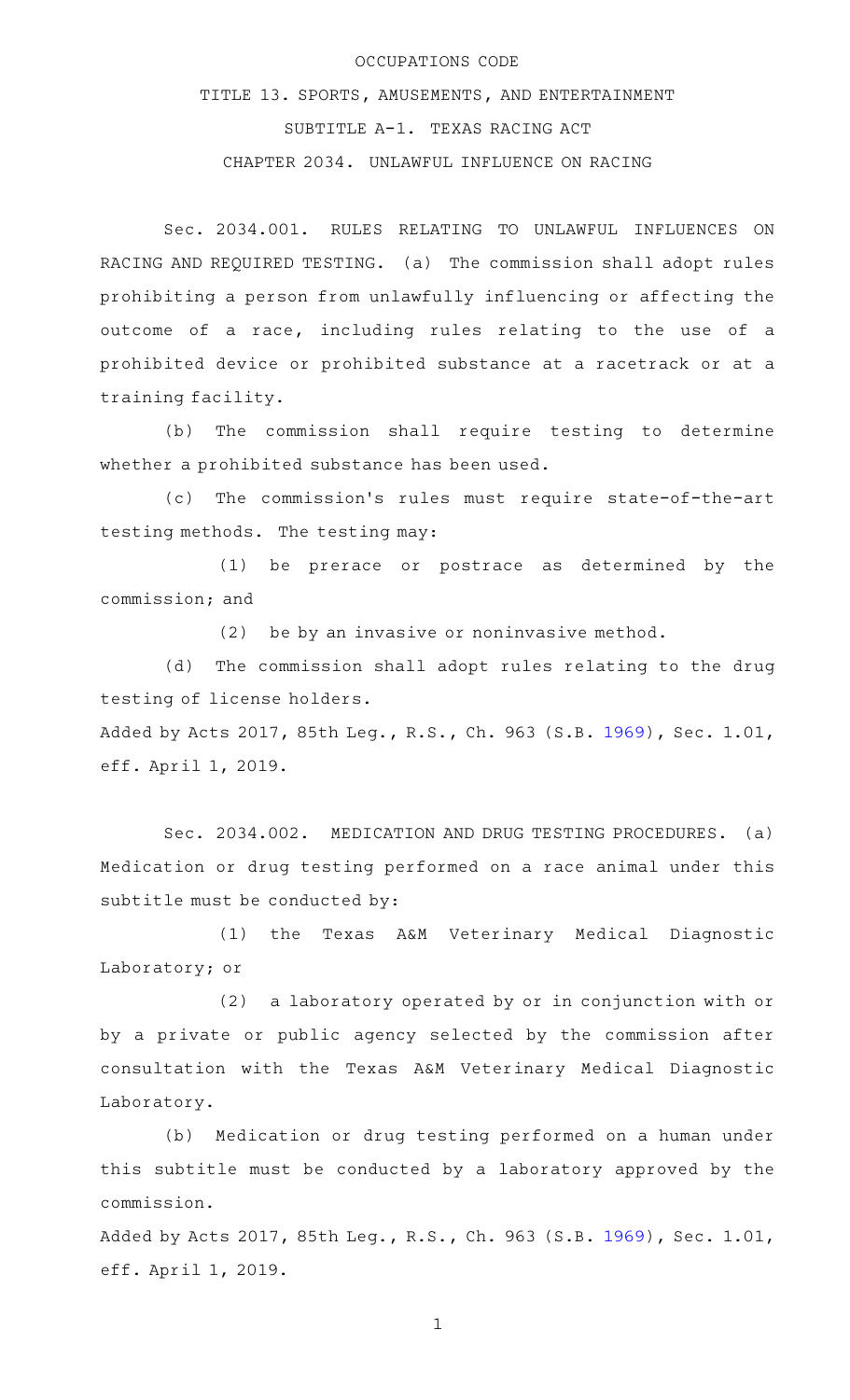Sec. 2034.003. CHARGES FOR MEDICATION OR DRUG TESTING. (a) The commission by rule shall:

(1) prescribe procedures for approving and paying medical and drug testing laboratory charges under this section; and

(2) allocate responsibility for the costs of human drug testing of a license holder.

(b) The racetrack association that receives medication or drug testing services conducted under this subtitle shall pay the reasonable charges associated with those services.

(c) Charges for services performed under this section must be forwarded to the commission for approval of the reasonableness of the charges. Charges may include expenses incurred for travel, lodging, testing, and processing of test results.

(d) The commission shall determine whether the laboratory charges are reasonable in relation to industry standards by periodically surveying the drug testing charges of comparable laboratories in the United States.

(e) The racetrack association that receives the services is responsible for the cost of approved charges for animal drug testing services under this section. The commission shall forward a copy of the charges to the racetrack association for immediate payment.

(f) To pay the charges associated with the medication or drug testing, a racetrack association may use the money held by the racetrack association to pay outstanding tickets and pari-mutuel vouchers. The racetrack association shall pay any additional amount needed for the charges.

Added by Acts 2017, 85th Leg., R.S., Ch. 963 (S.B. [1969](http://www.legis.state.tx.us/tlodocs/85R/billtext/html/SB01969F.HTM)), Sec. 1.01, eff. April 1, 2019.

Sec. 2034.004. RESPONSIBILITY OF LICENSED TRAINER CONCERNING PROHIBITED SUBSTANCE. The licensed trainer of an animal is:

 $(1)$  considered by law to be the absolute ensurer that no prohibited substance has been administered to the animal; and

(2) responsible for ensuring that no prohibited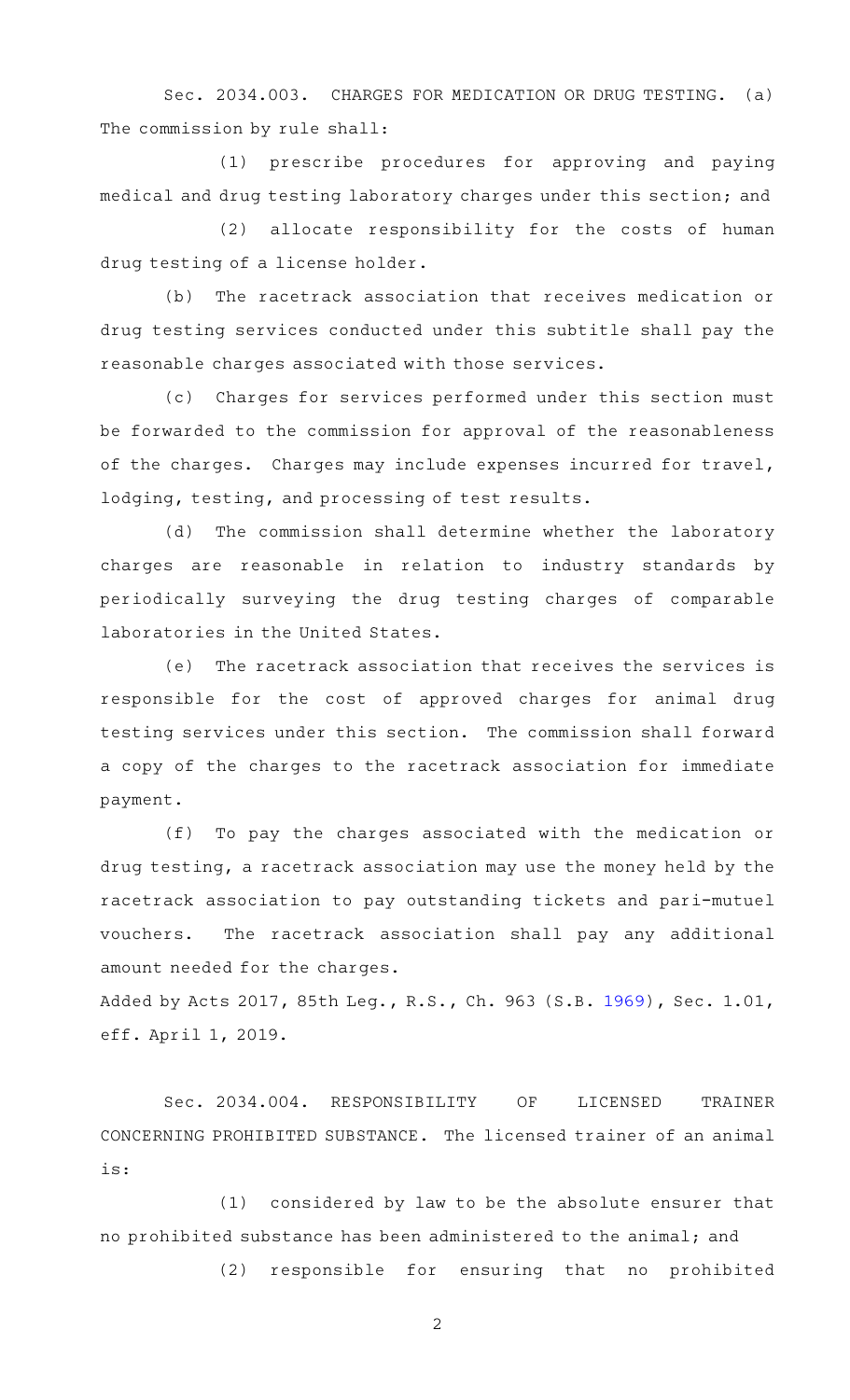substance is administered to the animal. Added by Acts 2017, 85th Leg., R.S., Ch. 963 (S.B. [1969](http://www.legis.state.tx.us/tlodocs/85R/billtext/html/SB01969F.HTM)), Sec. 1.01, eff. April 1, 2019.

Sec. 2034.005. PROHIBITED SUBSTANCE IN TEST SAMPLE OR SPECIMEN. (a) The commission may require urine samples to be frozen for a period necessary to allow any follow-up testing to detect and identify a prohibited substance. Any other specimen shall be maintained for testing purposes in a manner required by commission rule.

(b) If a test sample or specimen shows the presence of a prohibited substance, the entire sample, including any split portion remaining in the custody of the commission, shall be maintained until final disposition of the matter.

(c) A license holder whose animal test shows the presence of a prohibited substance is entitled to have a split portion of the test sample or specimen tested at a testing facility authorized to perform drug testing under this subtitle and selected by the license holder. The commission shall adopt rules relating to split testing procedures.

Added by Acts 2017, 85th Leg., R.S., Ch. 963 (S.B. [1969](http://www.legis.state.tx.us/tlodocs/85R/billtext/html/SB01969F.HTM)), Sec. 1.01, eff. April 1, 2019.

Sec. 2034.006. DISCIPLINARY ACTION FOR PROHIBITED DEVICE OR SUBSTANCE. (a) Following the discovery of a prohibited device or a return of a test showing the presence of a prohibited substance, a steward or judge may summarily suspend a person who has used or administered the prohibited device or prohibited substance until a hearing before the stewards or judges. The steward or judge may also disqualify an animal as provided by a commission rule adopted under this chapter.

(b) Except as otherwise provided, a person may appeal a ruling of the stewards or judges to the commission. The commission may stay a suspension during the period the matter is before the commission.

Added by Acts 2017, 85th Leg., R.S., Ch. 963 (S.B. [1969](http://www.legis.state.tx.us/tlodocs/85R/billtext/html/SB01969F.HTM)), Sec. 1.01, eff. April 1, 2019.